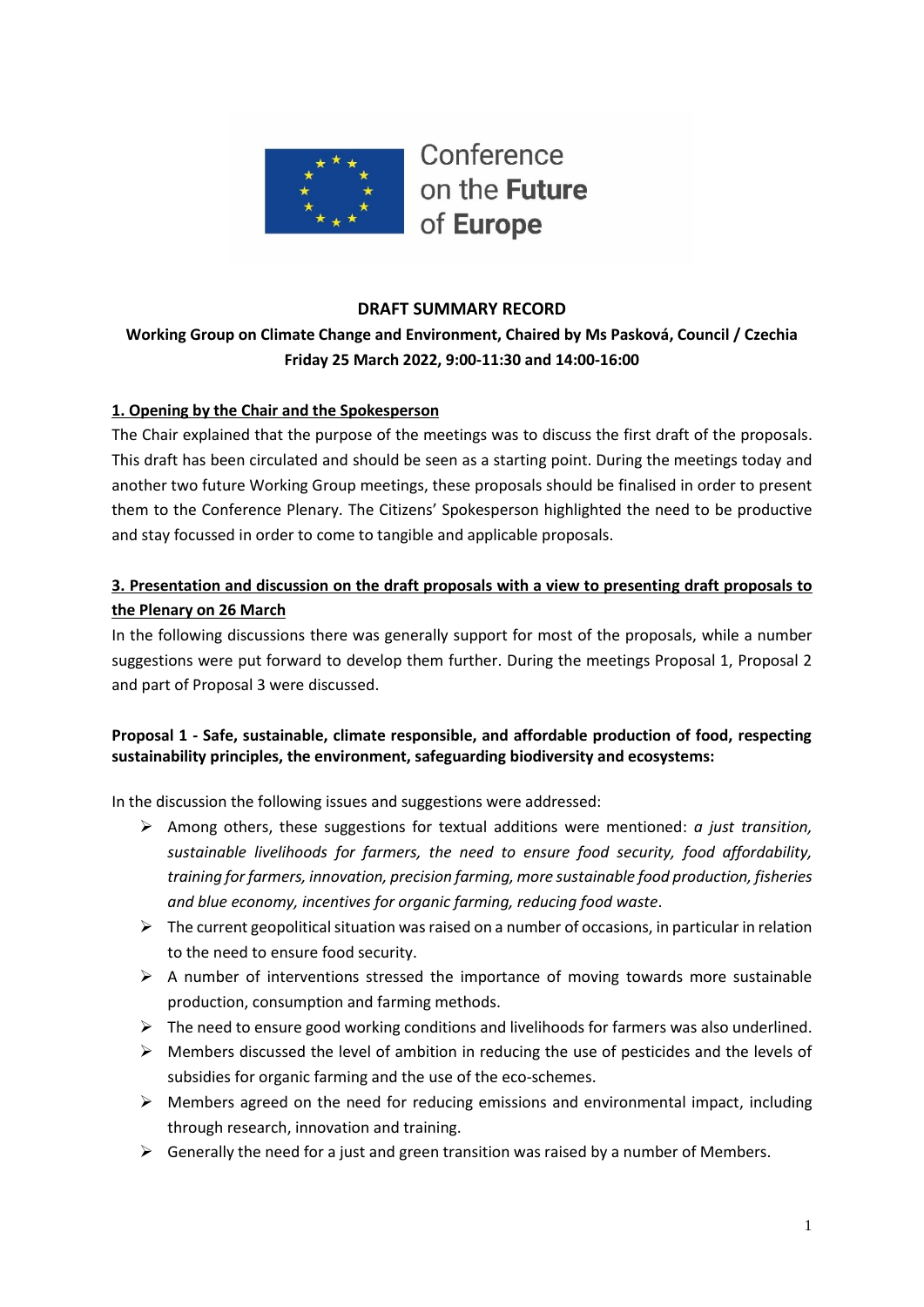- $\triangleright$  Animal welfare and sustainability in the meat production and animal transport was raised and the need to strengthening the link between breeding and feeding.
- $\triangleright$  Members did not agree on establishing purchasing quotas of local products for large international supermarkets, but member stressed the need to support local products and short supply chains.

#### **Proposal 2 - Protect biodiversity and the landscape, eliminate all kinds of pollution:**

In the discussion the following issues and suggestions were addressed:

- ➢ Among others, these suggestions for textual additions were mentioned: *restoring biodiversity and landscape, increasing awareness on pollution, the role of municipalities, urban forests, forests lost by fire, environmentally friendly shipping, fighting microplastic pollution, without endangering food security.*
- $\triangleright$  Members discussed elimination of pollution; addressing the need to be realistic, but also he need to be ambitious and with a long term vision, keeping in mind already existing targets.
- ➢ The overall importance of better managing protected areas and both protecting and restoring biodiversity was highlighted, while importance of not endangering food security was also raised.
- $\triangleright$  The importance of pollinating and indigenous insects was underlined by multiple Members, including the enforcement of existing regulations in this regard.
- $\triangleright$  The reforestation of destroyed forests, and specifically forest fires was raised and supported by a number of Members.

**Proposal 3 - Tackle climate change and enhance European energy security, taking into account geopolitical implications, and providing Europeans with sufficient, affordable and sustainable energy, while keeping a role of global leader and respecting global climate protection goals:**

In the discussion the following issues and suggestions were addressed:

- ➢ Among others, these suggestions for textual additions were mentioned; *more investments in renewables, storage methods, ensure a just transition, including human rights and ecological aspects.*
- $\triangleright$  The suggestion was made to better separate climate change and the energy security issue within the objective and measures.
- $\triangleright$  Several Members highlighted the need to move to renewable energy sources, also the decrease energy dependencies.
- $\triangleright$  For the general energy policy the geopolitical situation, human rights, ecological aspects, and good governance and rule of law of third country suppliers should be considered.
- $\triangleright$  There was no consensus found in relation to considering nuclear energy during the energy transition.
- $\triangleright$  The need for energy efficiency and a decrease of consumption, including through improving building insulation.
- $\triangleright$  Consider green hydrogen where electrification is difficult.
- $\triangleright$  Address the issue of energy storage.

## **4. Closing by the Chair**